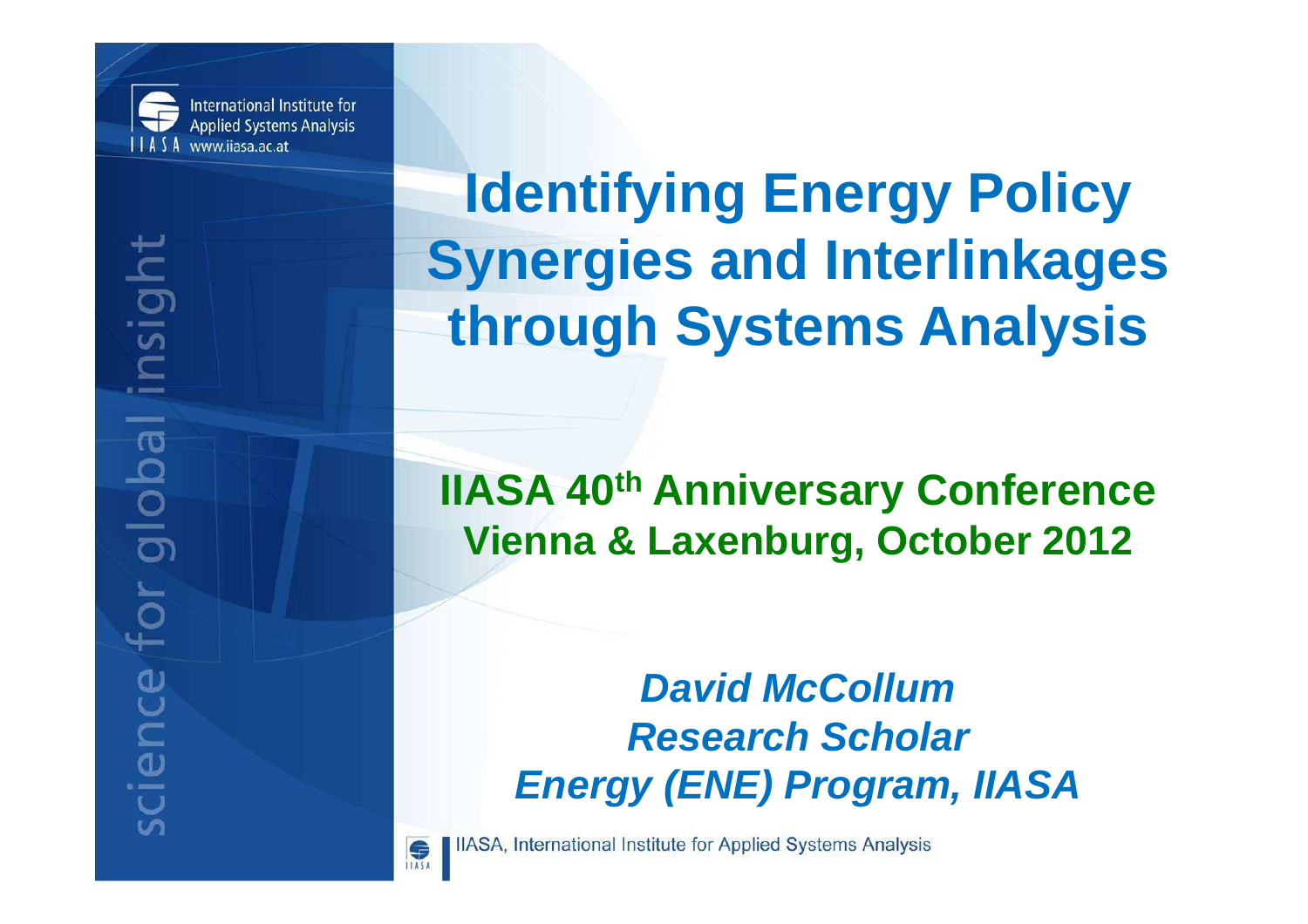## Sustainable development means overcoming several energy challenges



**Energy Poverty**



**Energy Security**



**Land Use & Forests**



**Climate Change**



**Water**



**Air Pollution**

Image sources: NASA, http://www.powernewsnetwork.com/white-house-releases-plan-to-cut-oil-imports-by-13-by-2025/1798/, http://wheresmyamerica.wordpress.com/2007/08/26/i-cantsee-my-america/, http://www.americanprogress.org/issues/green/report/2009/05/14/6142/energy-poverty-101/, http://today.uconn.edu/blog/2010/12/reclaiming-water-a-green-leapforward/, http://te.wikipedia.org/wiki/%E0%B0%A6%E0%B0%B8%E0%B1%8D%E0%B0%A4%E0%B1%8D%E0%B0%B0%E0%B0%82:Forest\_Osaka\_Japan.jpg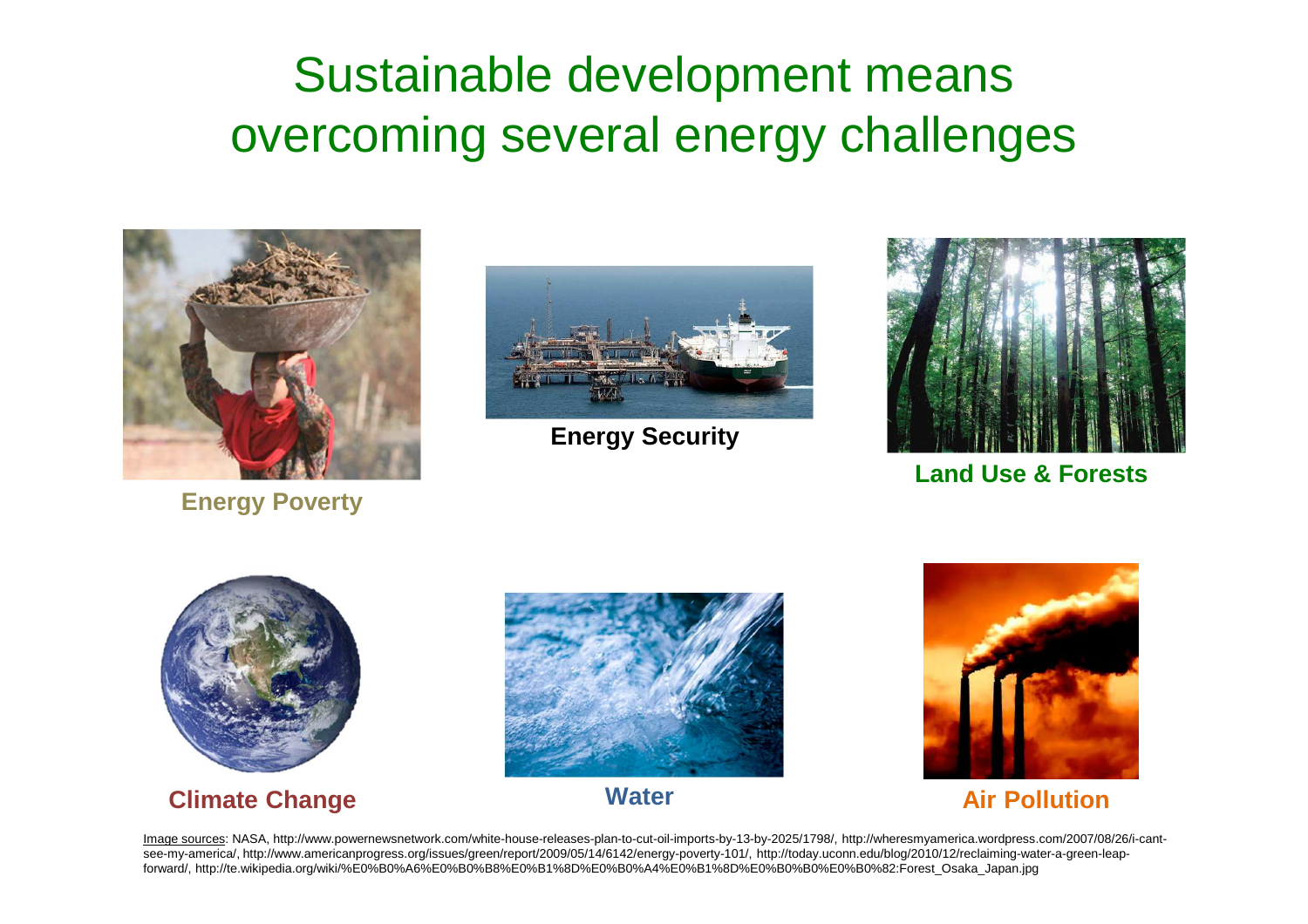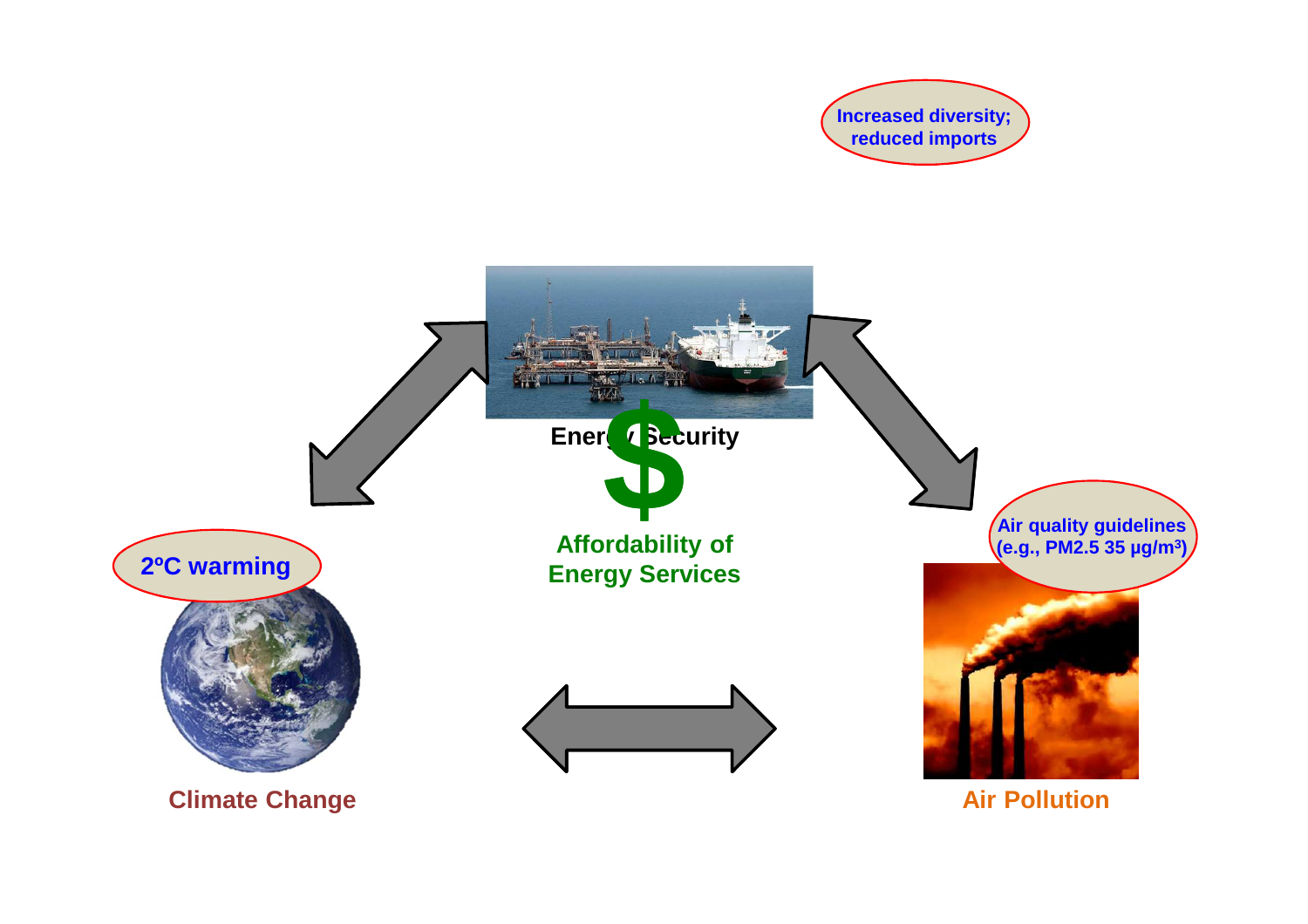# Why the lack of progress?

• **Short term vs. Long term**

• **Local/National vs. Global**



• **Add-on solutions vs. Structural changes**







Image sources: http://shirahime.ch/2010/11/global-vs-local-iiii-%E2%80%93-ethical-fashion-internationally-shows-trade-fairs-brand-and-supplier-directories/, http://inhabitat.com/san-francisco-announces-2011-launch-of-bike-sharing-program/, http://www.popsci.com/technology/article/2009-10/huge-texas-wind-turbines-will-be-madechina, http://www.desmogblog.com/directory/vocabulary/3165, http://wheresmyamerica.wordpress.com/2007/08/26/i-cant-see-my-america/

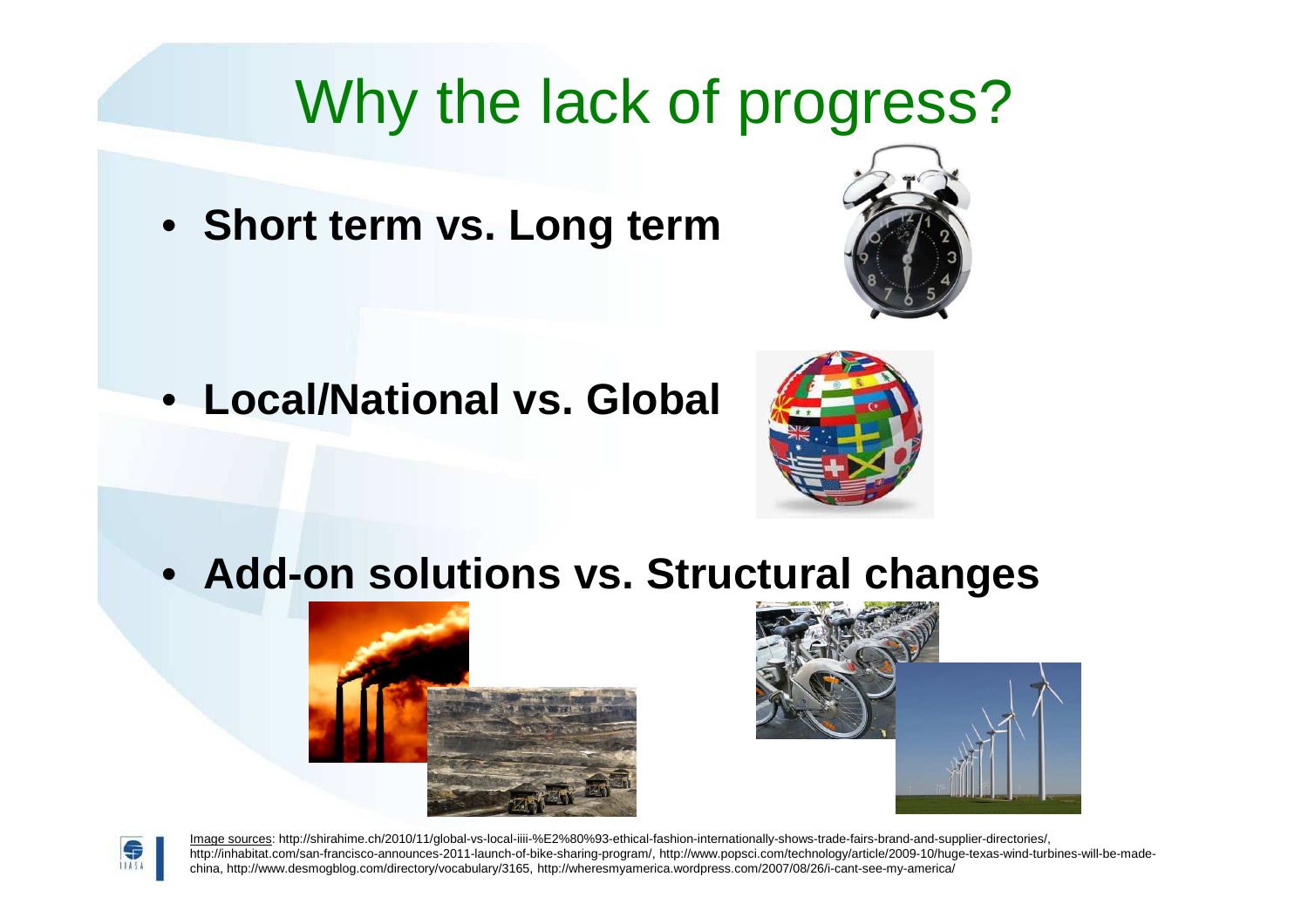Need to find new ways to frame these important issues

- **Integrated perspective is key**
- **Enormous synergies exist between the three objectives:**
	- Climate change mitigation
	- and the contract of the con-Energy security enhancement
	- Air pollution and health impact reduction

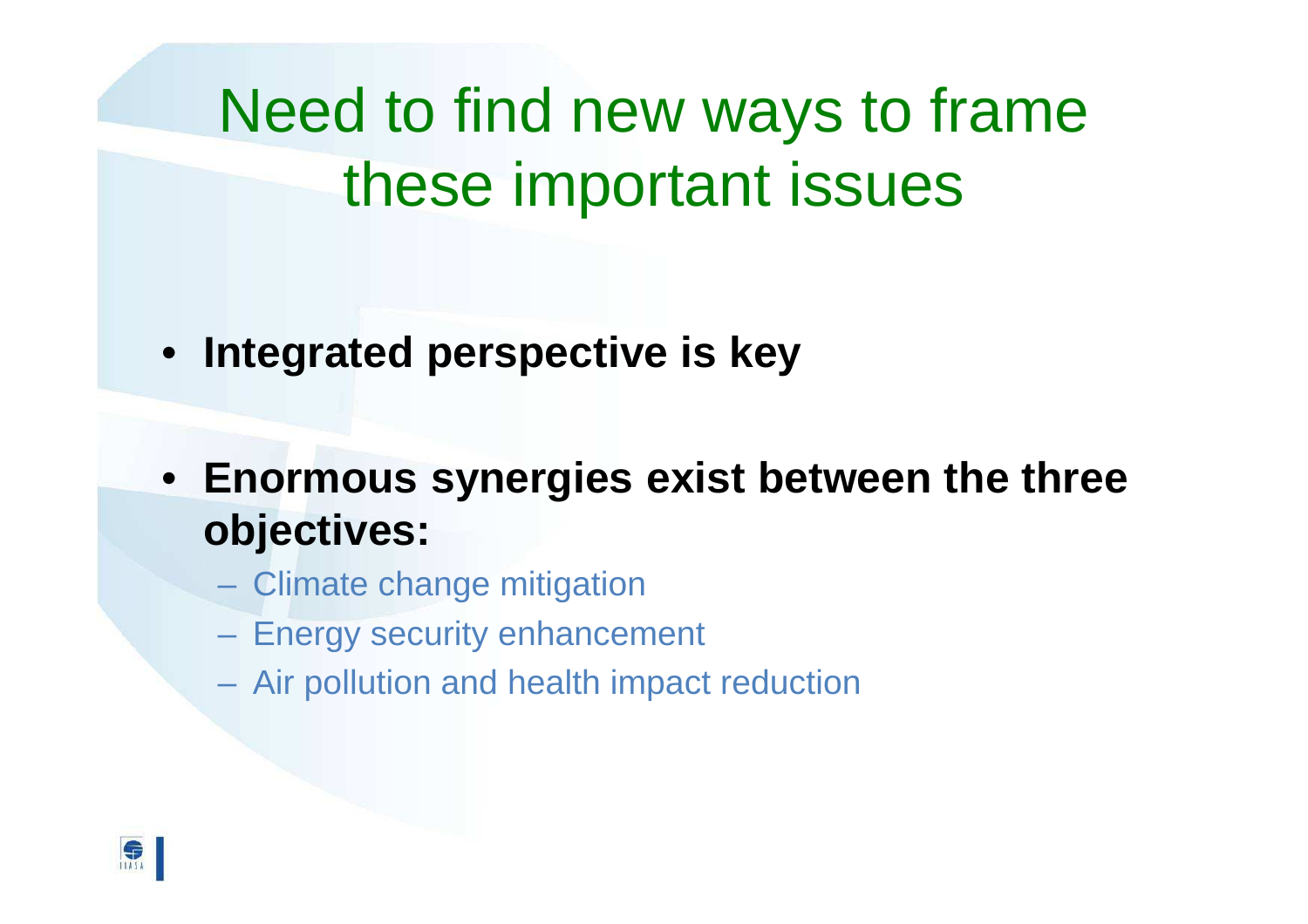## Policies of varying stringency were modeled



**39 levels 4 levels 4 levels**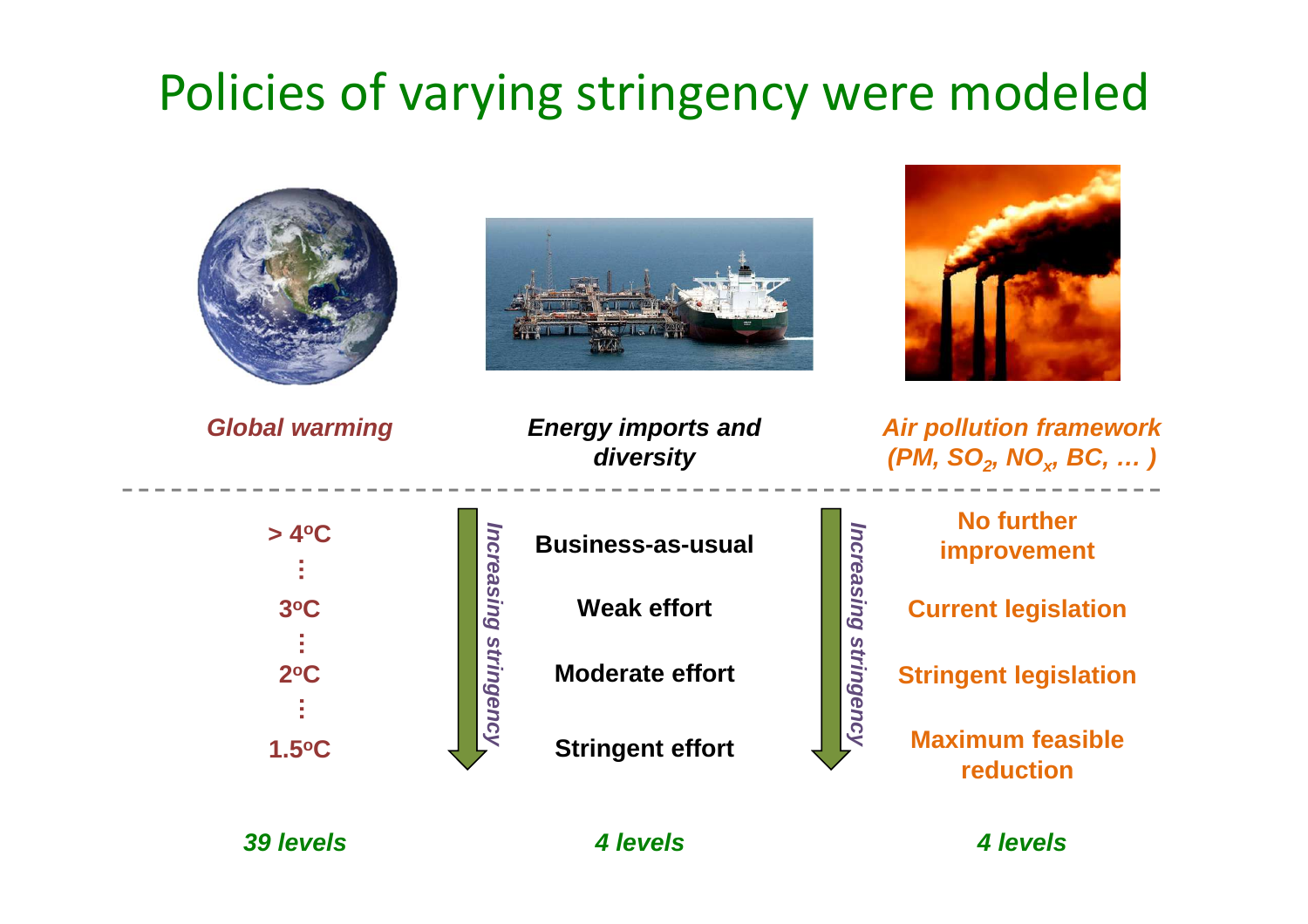## A large scenario ensemble was generated

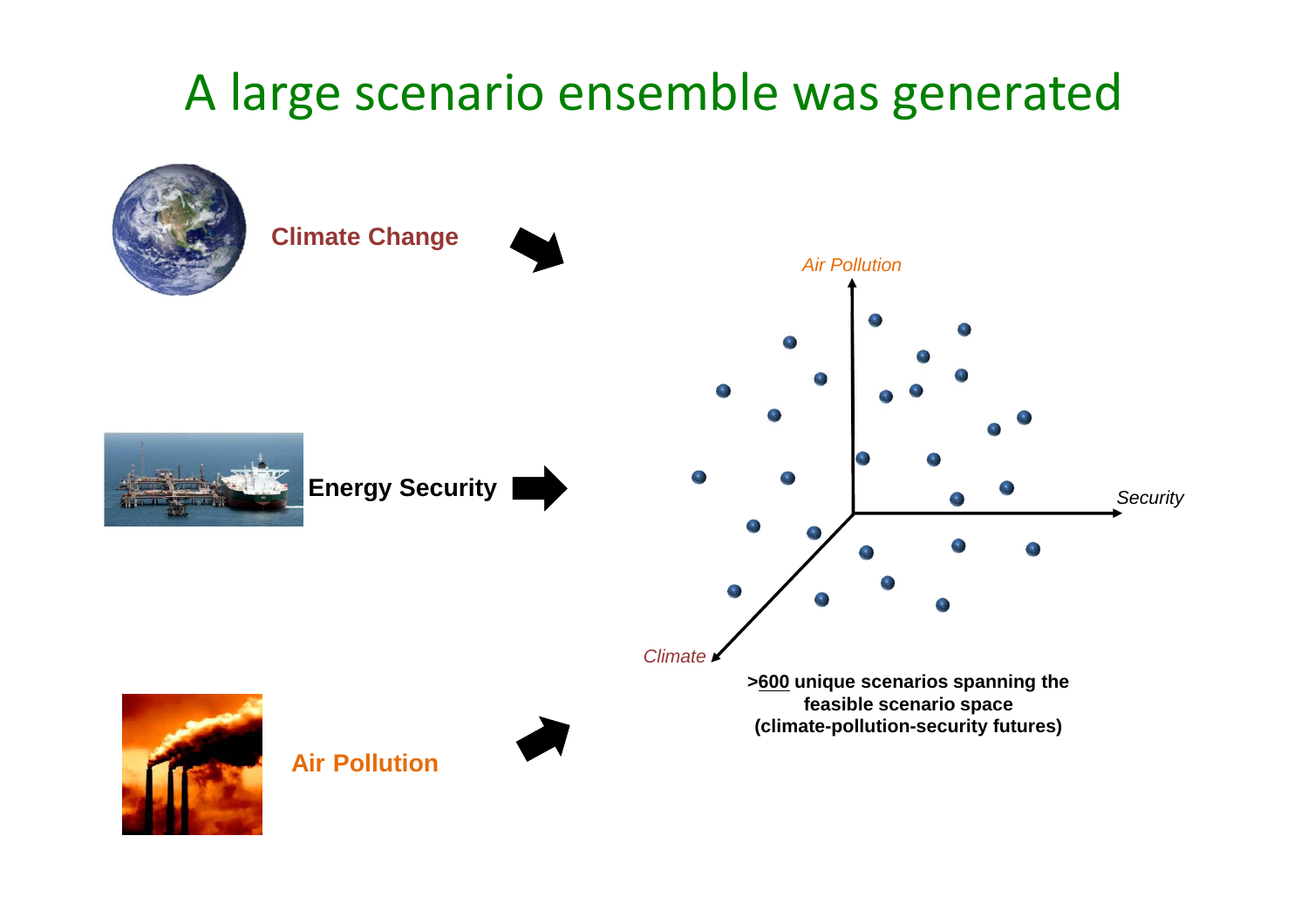# Synergies of energy efficiency and decarbonization accrue in multiple dimensions

#### **1. Co-benefits for air pollution and human health**

 $\rightarrow$  improved air quality (22-32 million fewer disability-adjusted life years globally in 2030)

### **2. Synergies for improved energy security**

 $\rightarrow$  more dependable, resilient, and diversified energy portfolios

### **3. Cost savings and spillovers**

 $\rightarrow$  up to \$600 billion/yr in reduced pollution control and energy security expenditures by 2030 (0.1-0.7% of GDP)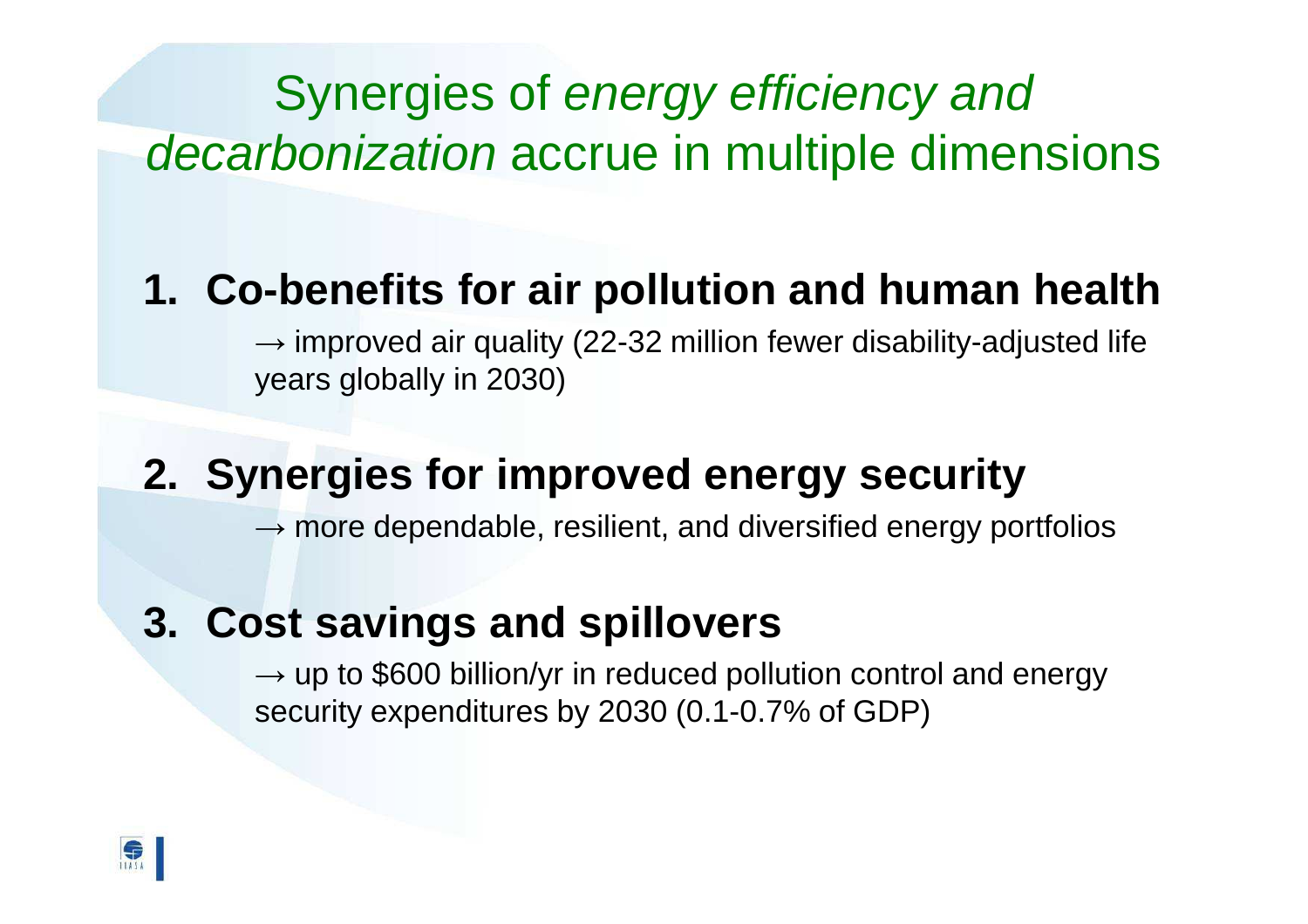## An integrated approach saves >\$5 trillion (~0.5% of GDP)



Source: McCollum D., Riahi K., and Krey V., 2011, Nature Climate Change.

 $\frac{1}{\sqrt{3}}$